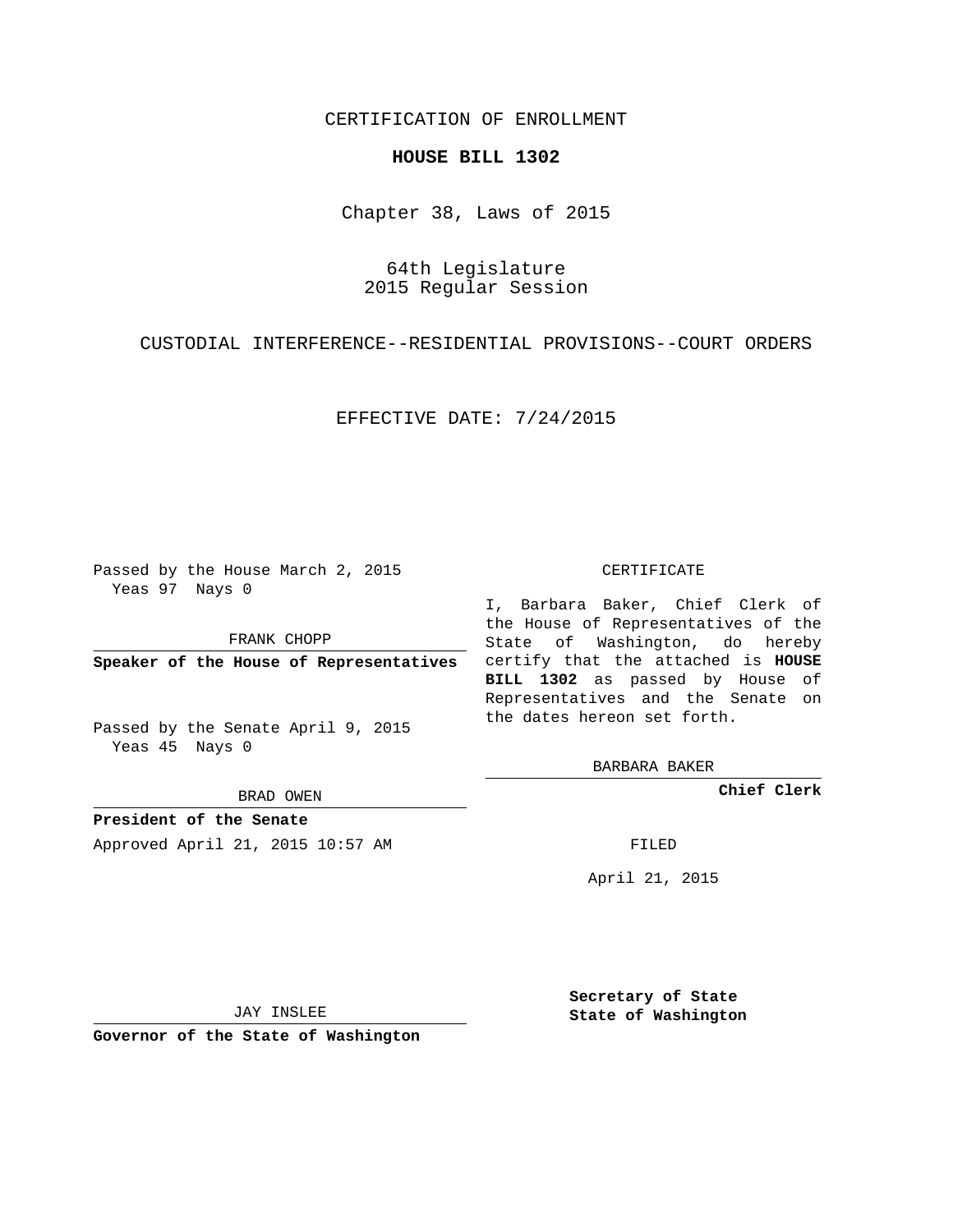## **HOUSE BILL 1302**

Passed Legislature - 2015 Regular Session

**State of Washington 64th Legislature 2015 Regular Session**

**By** Representatives Haler, Tarleton, and Jinkins

Read first time 01/16/15. Referred to Committee on Judiciary.

 AN ACT Relating to clarifying the applicability of child abduction statutes to residential provisions ordered by a court; amending RCW 9A.40.060 and 9A.40.070; creating a new section; and 4 prescribing penalties.

BE IT ENACTED BY THE LEGISLATURE OF THE STATE OF WASHINGTON:

 NEW SECTION. **Sec. 1.** It is the intent of the legislature to address the Washington supreme court's decision in *State v. Veliz*, 176 Wn.2d 849 (2013). The court held that a parent cannot be charged with custodial interference under RCW 9A.40.060(2) if a parent withholds the other parent from having access to the child in violation of residential provisions of a domestic violence protection order. The legislature intends that the provisions of RCW 9A.40.060(2) and 9A.40.070(2) be applicable in cases in which a court has entered any order making residential provisions for a child including, but not limited to, domestic violence protection orders that include such residential provisions.

 **Sec. 2.** RCW 9A.40.060 and 1998 c 55 s 1 are each amended to read 18 as follows:

 (1) A relative of a child under the age of eighteen or of an incompetent person is guilty of custodial interference in the first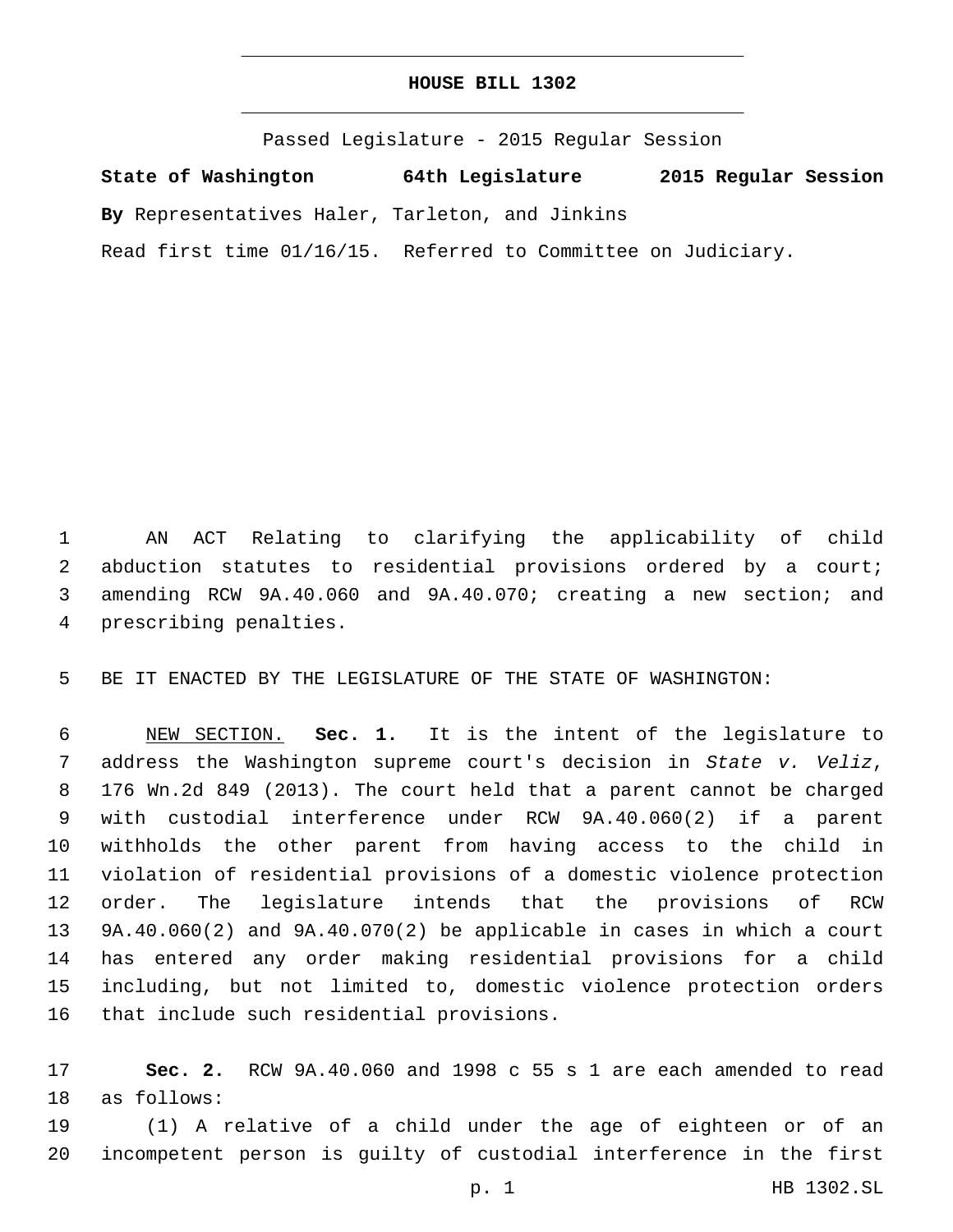degree if, with the intent to deny access to the child or incompetent person by a parent, guardian, institution, agency, or other person having a lawful right to physical custody of such person, the relative takes, entices, retains, detains, or conceals the child or incompetent person from a parent, guardian, institution, agency, or other person having a lawful right to physical custody of such person 7 and:

 (a) Intends to hold the child or incompetent person permanently 9 or for a protracted period; or

 (b) Exposes the child or incompetent person to a substantial risk 11 of illness or physical injury; or

 (c) Causes the child or incompetent person to be removed from the 13 state of usual residence; or

 (d) Retains, detains, or conceals the child or incompetent person in another state after expiration of any authorized visitation period with intent to intimidate or harass a parent, guardian, institution, agency, or other person having lawful right to physical custody or to prevent a parent, guardian, institution, agency, or other person with lawful right to physical custody from regaining custody.

 (2) A parent of a child is guilty of custodial interference in the first degree if the parent takes, entices, retains, detains, or conceals the child, with the intent to deny access, from the other parent having the lawful right to time with the child pursuant to a 24 ((court-ordered parenting plan)) court order making residential 25 provisions for the child, and:

 (a) Intends to hold the child permanently or for a protracted 27 period; or

 (b) Exposes the child to a substantial risk of illness or 29 physical injury; or

 (c) Causes the child to be removed from the state of usual 31 residence.

 (3) A parent or other person acting under the directions of the parent is guilty of custodial interference in the first degree if the parent or other person intentionally takes, entices, retains, or conceals a child, under the age of eighteen years and for whom no lawful custody order or ((parenting plan)) order making residential 37 provisions for the child has been entered by a court of competent jurisdiction, from the other parent with intent to deprive the other parent from access to the child permanently or for a protracted 40 period.

p. 2 HB 1302.SL